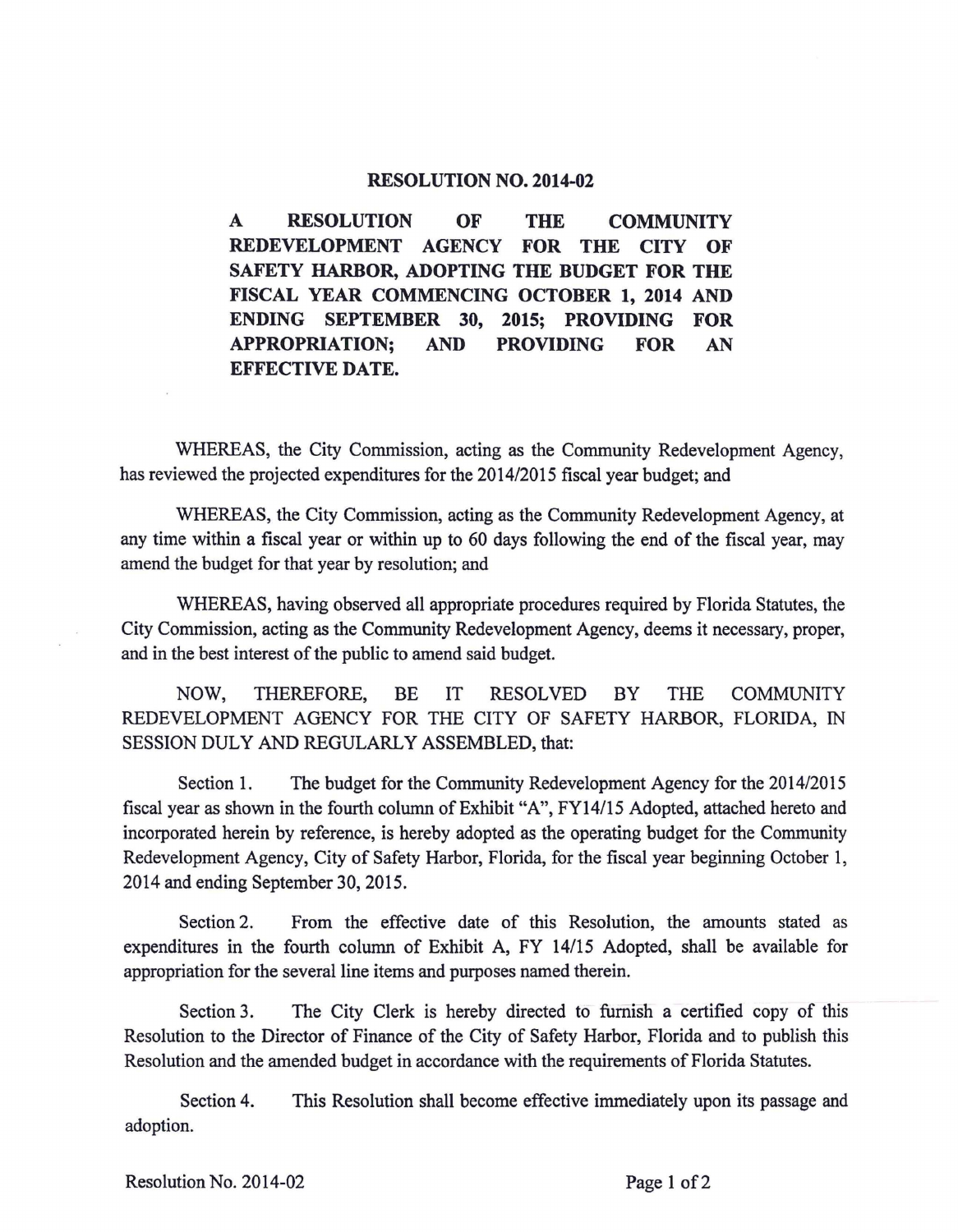## PASSED AND ADOPTED BY THE COMMUNITY REDEVELOPMENT AGENCY FOR THE CITY OF SAFETY HARBOR, FLORIDA, THIS 3rd DAY OF NOVEMBER, 2014.

Mayor-Commissioner e Mayor-Commissidner Commissioner ひ Commissioner Commissioner

ATTEST:

City Clerk